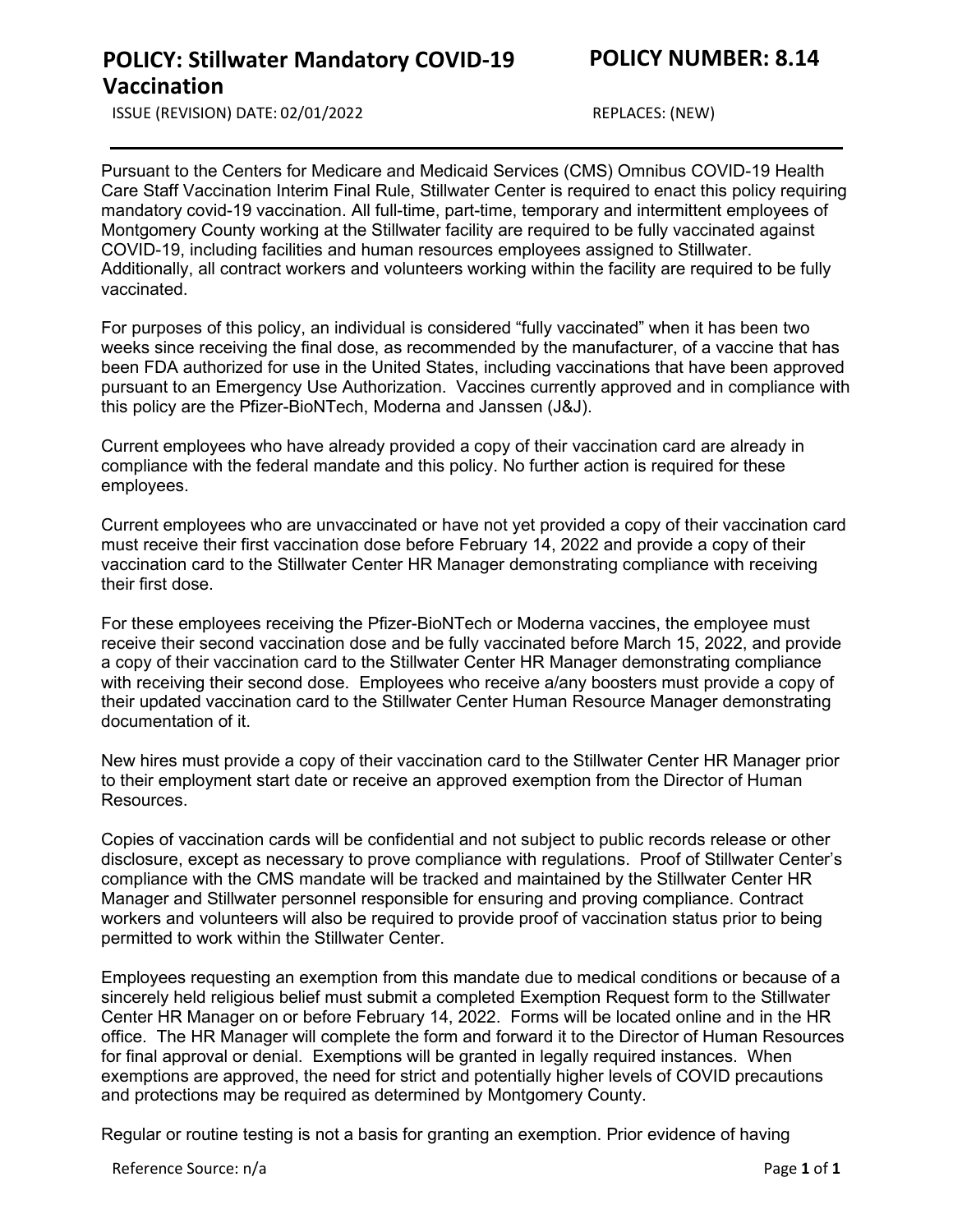# **POLICY: Stillwater Mandatory COVID-19 Vaccination**

COVID-19 or presence of antibodies is not a basis for granting an exemption.

Employees who fail to comply with the mandated requirements as of February 14 or March 15, 2022 will not be permitted within the Stillwater facility and will be placed on unpaid administrative leave. These employees will not be permitted to use accrued leave to offset the unpaid administrative leave status. The employees may then be subject to discipline, up to and including termination, for failure to comply with the federal mandate and policy.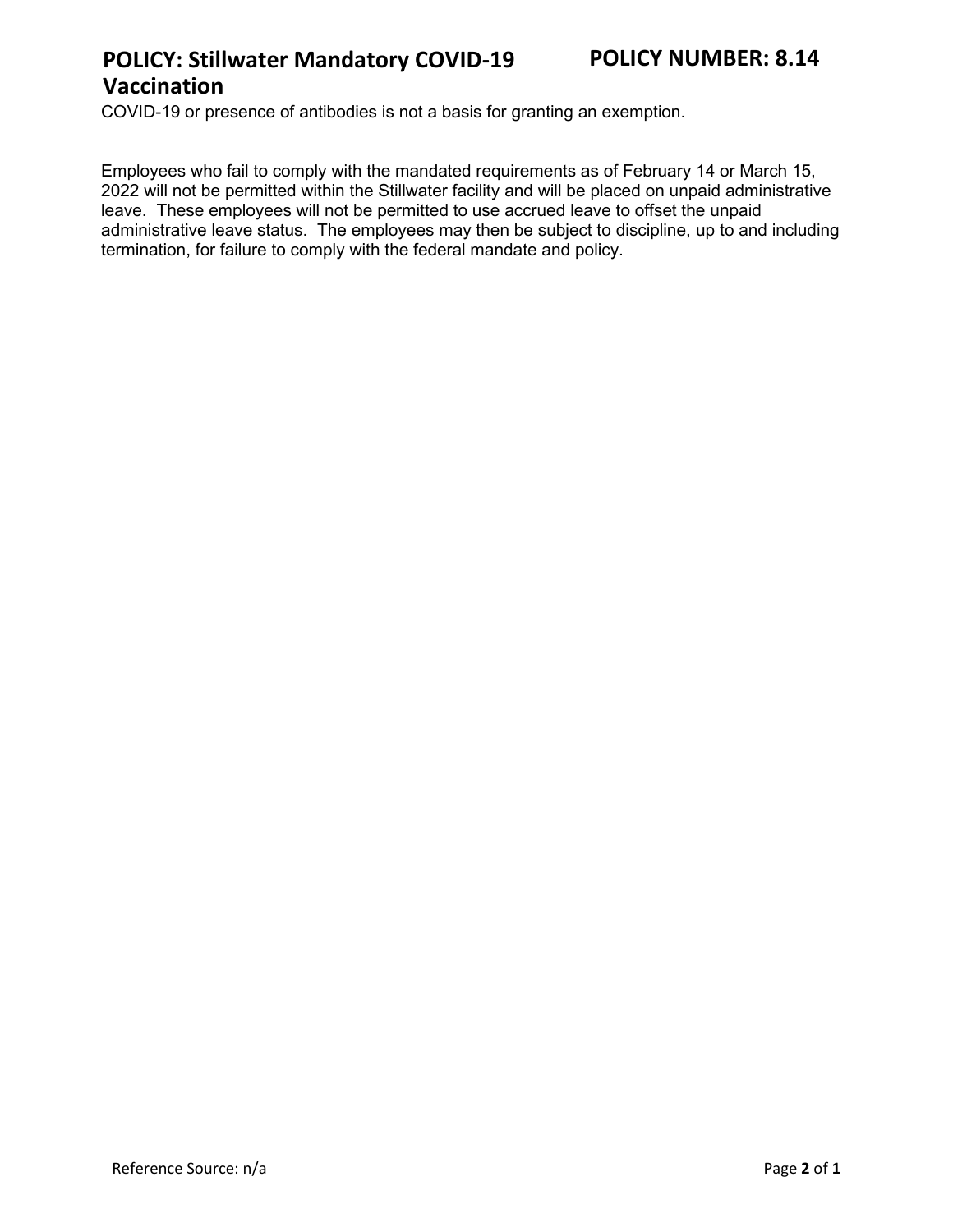

# Request for Accommodation: Medical Exemption from Vaccination

To request an exemption from required vaccinations, please complete section 1 (below) and have your medical provider complete section 2 (page 2), before returning this form to the Stillwater Center Human Resources Manager.

#### **Section 1: To be completed by employee**

| Name: (print) | Date:            |
|---------------|------------------|
| Department:   | Position:        |
| Manager:      | Work/Cell Phone: |

I am requesting a medical exemption from Montgomery County's Stillwater Center COVID-19 vaccination policy for the following vaccination(s):

I verify that the information I am submitting to substantiate my request for the exemption from Stillwater Center's vaccination policy is true and accurate to the best of my knowledge. I understand that any falsified information can lead to disciplinary action, up to and including termination.

I further understand that Montgomery County is not required to provide this exemption modification if doing so would pose a direct threat to myself or others in the workplace or would create undue hardship for Montgomery County. I further understand Montgomery County is not required to make the specific accommodation I requested and may provide an alternative, effective accommodation. Montgomery County prohibits retaliation against any individual for requesting a medical modification in good faith.

| <b>Employee Signature:</b> | Date: |
|----------------------------|-------|
|                            |       |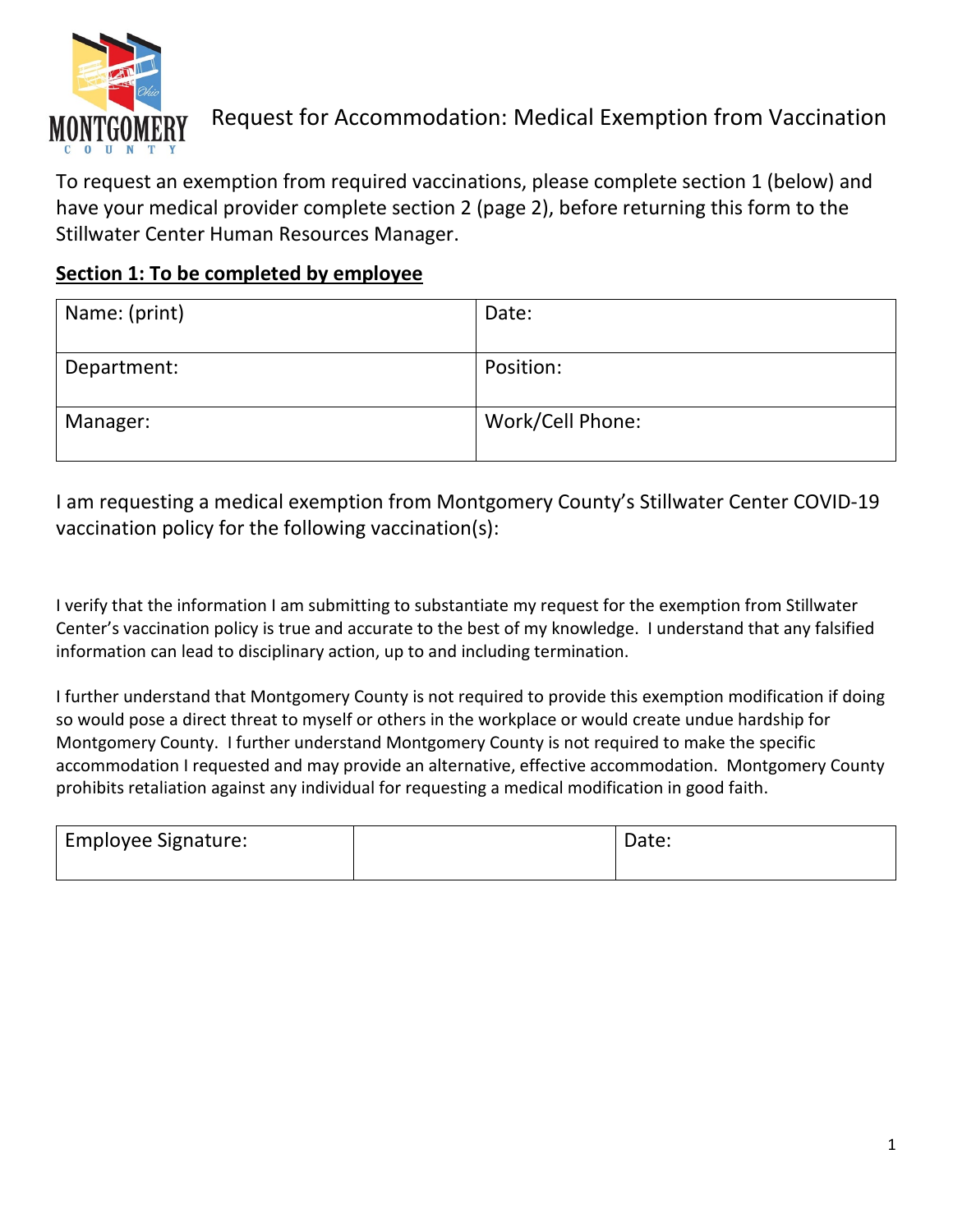

## **Section 2: To be completed by your medical provider**

| Medical Certification for COVID-19 Vaccination Exemption |  |
|----------------------------------------------------------|--|
| Employee Name:                                           |  |

Dear Medical Provider,

Stillwater Center requires vaccination against COVID-19 as a condition of employment. The individual named above is seeking an exemption to this policy due to medical contraindications. Please complete this form to assist Montgomery County in the reasonable accommodation process.

**It is my professional opinion that the person named above should not receive the COVID-19 due to:**

This exemption should be:

• Temporary, expiring on \_\_ / \_\_ / \_\_\_\_, or when \_\_\_\_\_\_\_\_\_\_\_\_\_\_\_\_\_\_\_\_\_\_\_\_\_\_\_\_\_\_ Permanent

I certify the above information to be true and accurate, and request exemption from the COVID-19 vaccination for the above-named individual.

| Medical Provider Name (print):      |                       |
|-------------------------------------|-----------------------|
| <b>Medical Provider Signature:</b>  | Date:                 |
| <b>Practice Name &amp; Address:</b> | <b>Provider Name:</b> |

Please return the completed form to the Stillwater Center Human Resource Manager.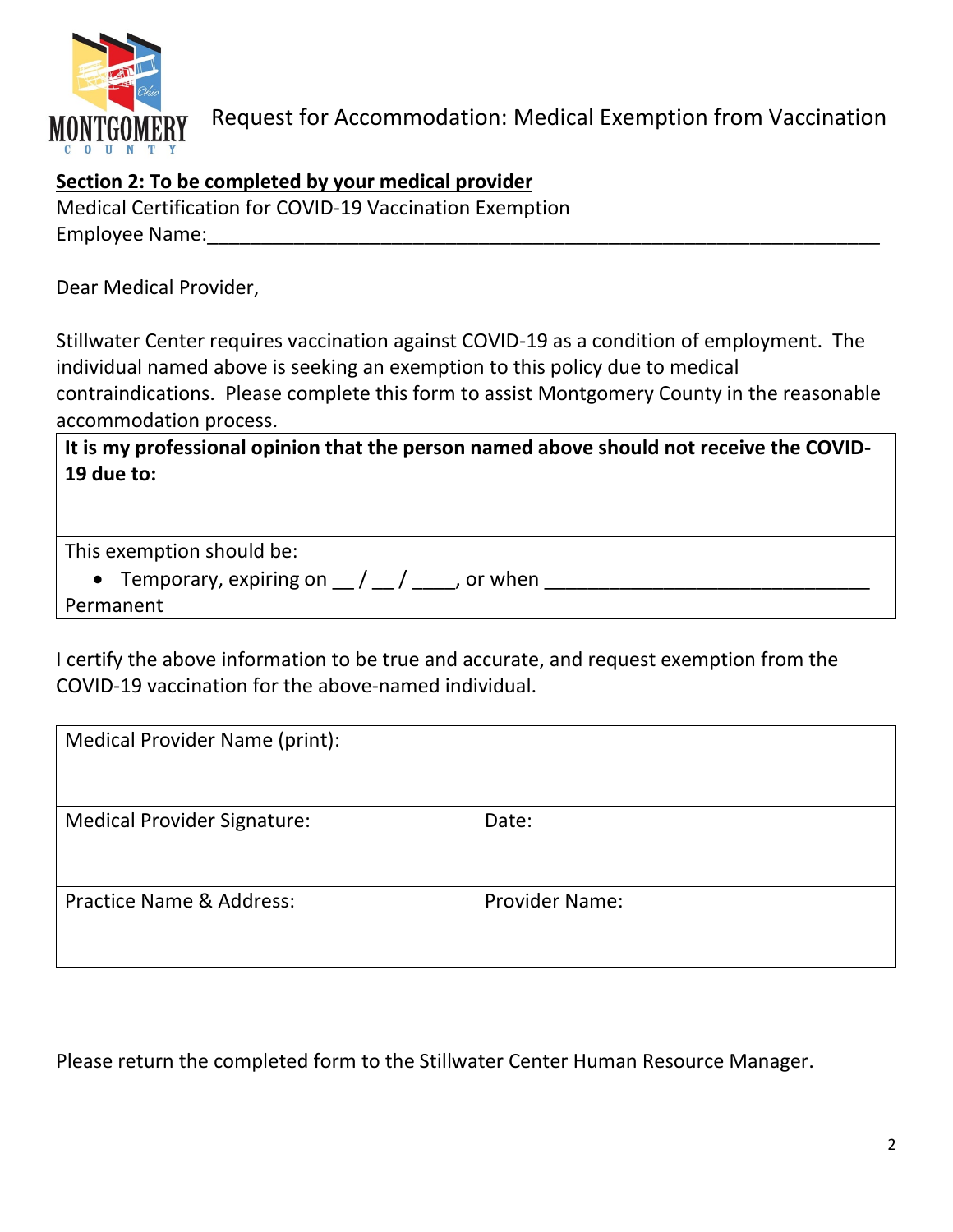

## **Section 3: Stillwater Human Resources Accommodation Review**

| Date of Initial Request: / /                           | Date Certification Received: / / |  |
|--------------------------------------------------------|----------------------------------|--|
| Signature of Stillwater Center Human Resource Manager: |                                  |  |
|                                                        | Date:                            |  |

\_\_\_\_\_\_\_\_\_\_\_\_\_\_\_\_\_\_\_\_\_\_\_\_\_\_\_\_\_\_\_\_\_\_\_\_\_\_\_\_\_\_\_\_\_\_\_\_\_\_\_\_\_\_\_\_\_\_\_\_\_\_\_\_\_\_\_\_\_\_

\_\_\_\_\_\_\_\_\_\_\_\_\_\_\_\_\_\_\_\_\_\_\_\_\_\_\_\_\_\_\_\_\_\_\_\_\_\_\_\_\_\_\_\_\_\_\_\_\_\_\_\_\_\_\_\_\_\_\_\_\_\_\_\_\_\_\_\_\_\_

#### **Section 4: Director Human Resources Accommodation Review**

Accommodation request:

- Approved  $_{\_}/_{\_}/$ Describe specific modification details:
- Denied  $/$  / Describe why modification is denied:

Signature Director of Human Resources:

\_\_\_\_\_\_\_\_\_\_\_\_\_\_\_\_\_\_\_\_\_\_\_\_\_\_\_\_\_\_\_\_\_\_\_\_\_\_\_\_\_\_\_\_ Date: \_\_\_\_\_\_\_\_\_\_\_\_\_\_\_\_\_\_\_\_\_\_\_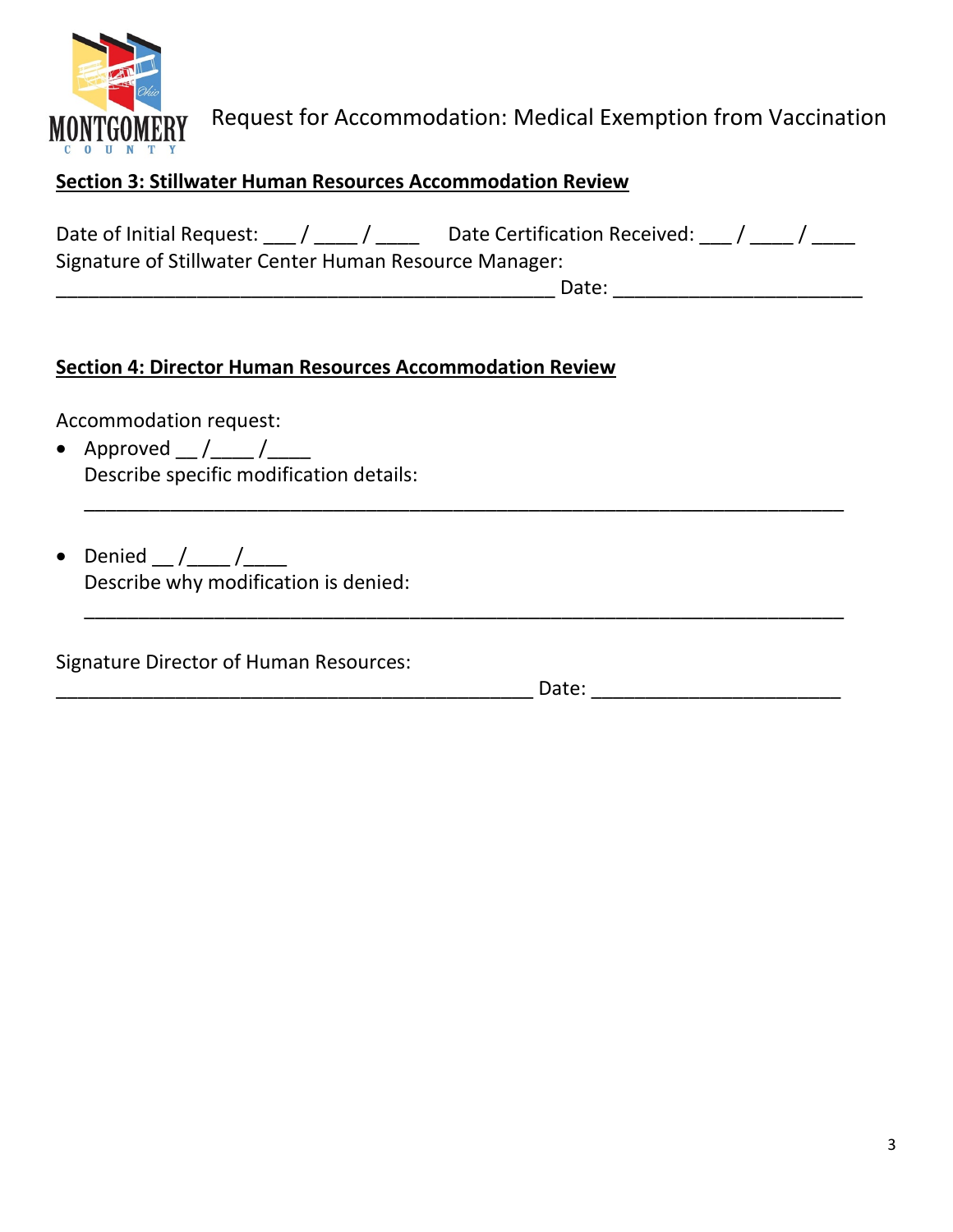

# Request for Accommodation: Religious Exemption from Vaccination

### **Part 1: To be completed by employee**

| Name: (print) | Date:            |
|---------------|------------------|
| Department:   | Position:        |
| Manager:      | Work/Cell Phone: |

\_\_\_\_\_\_\_\_\_\_\_\_\_\_\_\_\_\_\_\_\_\_\_\_\_\_\_\_\_\_\_\_\_\_\_\_\_\_\_\_\_\_\_\_\_\_\_\_\_\_\_\_\_\_\_\_\_\_\_\_\_\_\_\_\_\_\_\_\_\_\_\_\_\_\_\_\_ \_\_\_\_\_\_\_\_\_\_\_\_\_\_\_\_\_\_\_\_\_\_\_\_\_\_\_\_\_\_\_\_\_\_\_\_\_\_\_\_\_\_\_\_\_\_\_\_\_\_\_\_\_\_\_\_\_\_\_\_\_\_\_\_\_\_\_\_\_\_\_\_\_\_\_\_\_

Requested accommodation regarding mandated COVID‐19 Vaccination:

Length of time the modification is needed:  $\blacksquare$ 

Describe how your sincerely held religious belief, practice, or observation conflicts with the

COVID‐19 Vaccination requirement: (attach any information you wish to provide to support the need for an accommodation)

\_\_\_\_\_\_\_\_\_\_\_\_\_\_\_\_\_\_\_\_\_\_\_\_\_\_\_\_\_\_\_\_\_\_\_\_\_\_\_\_\_\_\_\_\_\_\_\_\_\_\_\_\_\_\_\_\_\_\_\_\_\_\_\_\_\_\_\_\_\_\_\_\_\_\_\_\_ \_\_\_\_\_\_\_\_\_\_\_\_\_\_\_\_\_\_\_\_\_\_\_\_\_\_\_\_\_\_\_\_\_\_\_\_\_\_\_\_\_\_\_\_\_\_\_\_\_\_\_\_\_\_\_\_\_\_\_\_\_\_\_\_\_\_\_\_\_\_\_\_\_\_\_\_\_ \_\_\_\_\_\_\_\_\_\_\_\_\_\_\_\_\_\_\_\_\_\_\_\_\_\_\_\_\_\_\_\_\_\_\_\_\_\_\_\_\_\_\_\_\_\_\_\_\_\_\_\_\_\_\_\_\_\_\_\_\_\_\_\_\_\_\_\_\_\_\_\_\_\_\_\_\_

\_\_\_\_\_\_\_\_\_\_\_\_\_\_\_\_\_\_\_\_\_\_\_\_\_\_\_\_\_\_\_\_\_\_\_\_\_\_\_\_\_\_\_\_\_\_\_\_\_\_\_\_\_\_\_\_\_\_\_\_\_\_\_\_\_\_\_\_\_\_\_\_\_\_\_\_\_ \_\_\_\_\_\_\_\_\_\_\_\_\_\_\_\_\_\_\_\_\_\_\_\_\_\_\_\_\_\_\_\_\_\_\_\_\_\_\_\_\_\_\_\_\_\_\_\_\_\_\_\_\_\_\_\_\_\_\_\_\_\_\_\_\_\_\_\_\_\_\_\_\_\_\_\_\_ \_\_\_\_\_\_\_\_\_\_\_\_\_\_\_\_\_\_\_\_\_\_\_\_\_\_\_\_\_\_\_\_\_\_\_\_\_\_\_\_\_\_\_\_\_\_\_\_\_\_\_\_\_\_\_\_\_\_\_\_\_\_\_\_\_\_\_\_\_\_\_\_\_\_\_\_\_

Describe any alternate accommodations that might address your needs:

I have read and understand Stillwater Center's policy on religious modification. My religious beliefs and practices, which result in this request for a religious modification are sincerely held. I understand Montgomery County is not required to make the specific accommodation I requested and may provide an alternative, effective accommodation. I understand that Montgomery County is not required to provide any accommodation that would impose an undue hardship on it. Montgomery County prohibits retaliation against any individual for requesting a religious accommodation in good faith.

| <b>Employee Signature:</b> | Date: |
|----------------------------|-------|
|                            |       |